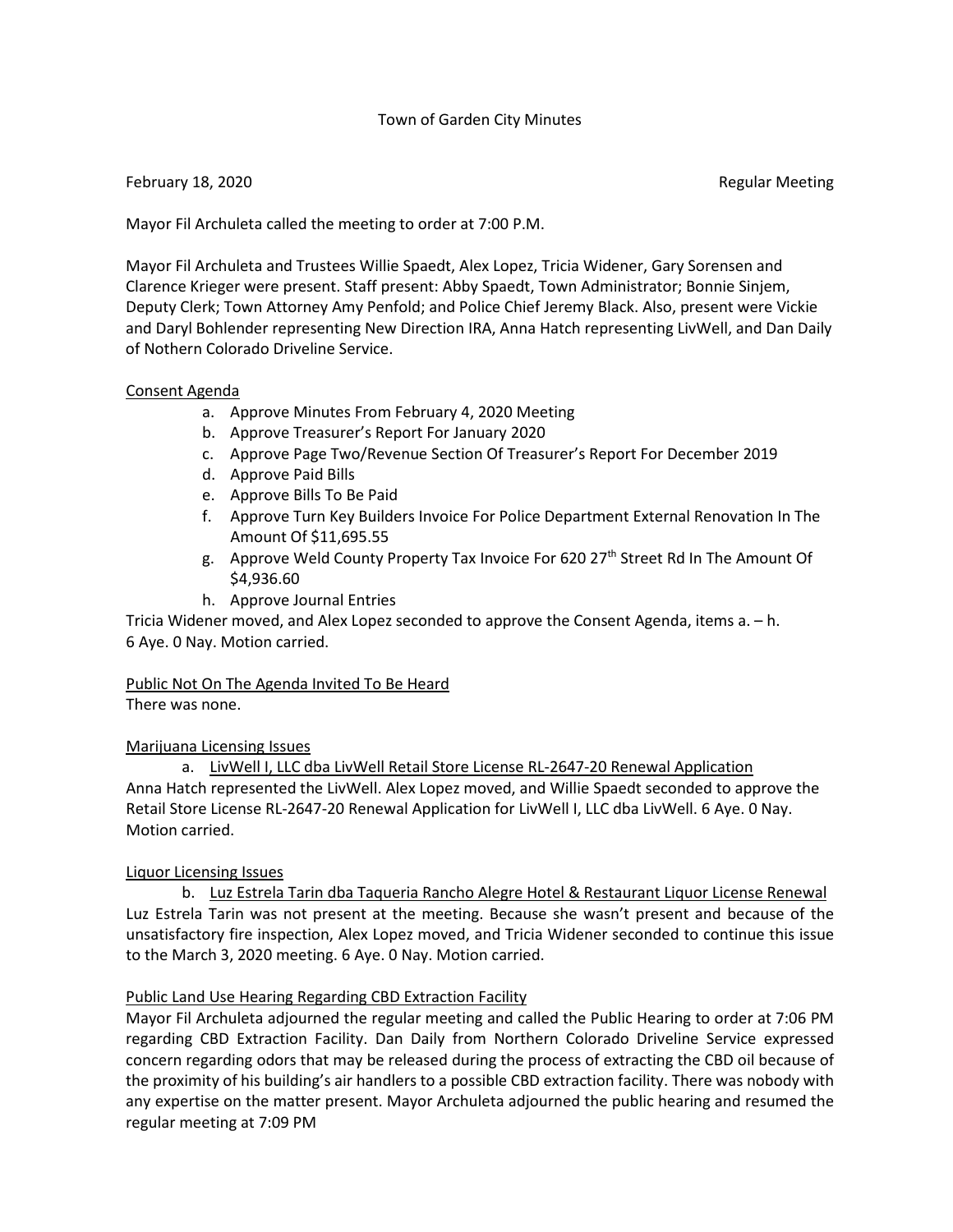Adopt Ordinance 01-2020, Amending Article 1 & 2 Of Chapter 16, Land Use And Development, Of The Garden City Municipal Code Regarding CBD Extraction Facilities

Because there were unanswered questions during the hearing, Tricia Widener moved, and Willie Spaedt seconded to continue this issue to the March 3, 2020 meeting. Roll call vote: Alex Lopez – Yes, Fil Archuleta – Yes, Willie Spaedt – Yes, Clarence Krieger – Yes, Gary Sorensen – Yes, Tricia Widener – Yes. 6 Aye. 0 Nay. Motion carried.

## Approve Commercial Revitalization Grant for 2717  $7<sup>th</sup>$  Avenue

Vickie and Daryl Boehlender represented New Direction IRA. Gary Sorensen moved, and Clarence Krieger seconded to approve the Commercial Revitalization Grant for new windows, doors and paint on the multi-family property at 2717 and 2717  $\frac{1}{2}$  7<sup>th</sup> Avenue. 6 Aye. 0 Nay. Motion carried.

## Vacancy On The Board Of Trustees

## a. Consider Letters Of Interest

Kelsey Sweet is the only resident that submitted a letter. She was absent from the meeting.

b. Appoint Board Member To Vacancy On The Board Of Trustees

Because Dr. Sweet was absent from the meeting, Willie Spaedt moved, and Tricia Widener seconded to continue this issue to the March 3, 2020 meeting. 6 Aye. 0 Nay. Motion carried.

## Approve Weld County Humane Society Contract for 2020

Willie Spaedt moved, and Tricia Widener seconded to approve the Weld County Humane Society Contract for 2020. 6 Aye. 0 Nay. Motion carried.

## Approve Attendance At CML Conference For The Town Attorney

Alex Lopez moved, and Willie Spaedt seconded to approve attendance at CML Conference for the Town Attorney. 6 Aye. 0 Nay. Motion carried.

Town Administrator's Report

Town Administrator Abby Spaedt discussed the status of current and completed projects.

## Police Chief's Report

The Police Department's calls for service are currently 50% higher than last year. With Officer Andrew Brown out of FTO, the Police Department is back up to full coverage.

## Attorney's Report

Town Attorney Amy Penfold mentioned three proposed House Bills that are not in active status yet. The first would give defendants a 72-hour window to appear at the courthouse after failing to appear at an assigned court date. The second bill is a change in nominations for municipal elections, and the third bill is regarding Police Department pensions.

## Other Board Issues

Trustee Gary Sorenson asked if it was possible to get more speed limit signs posted, especially along 27<sup>th</sup> Street Road, due to speeders. Town Attorney Amy Penfold advised that traffic signs require a traffic survey by the State. Mayor Fil Archuleta suggested attaching signs to the pedestrian bollards asking people not to chain their bicycles there or installing bicycle racks along  $8<sup>th</sup>$  Avenue. Trustee Tricia Widener stated that her Girl Scouts group thanks the Town for the use of the Community Center for their meetings.